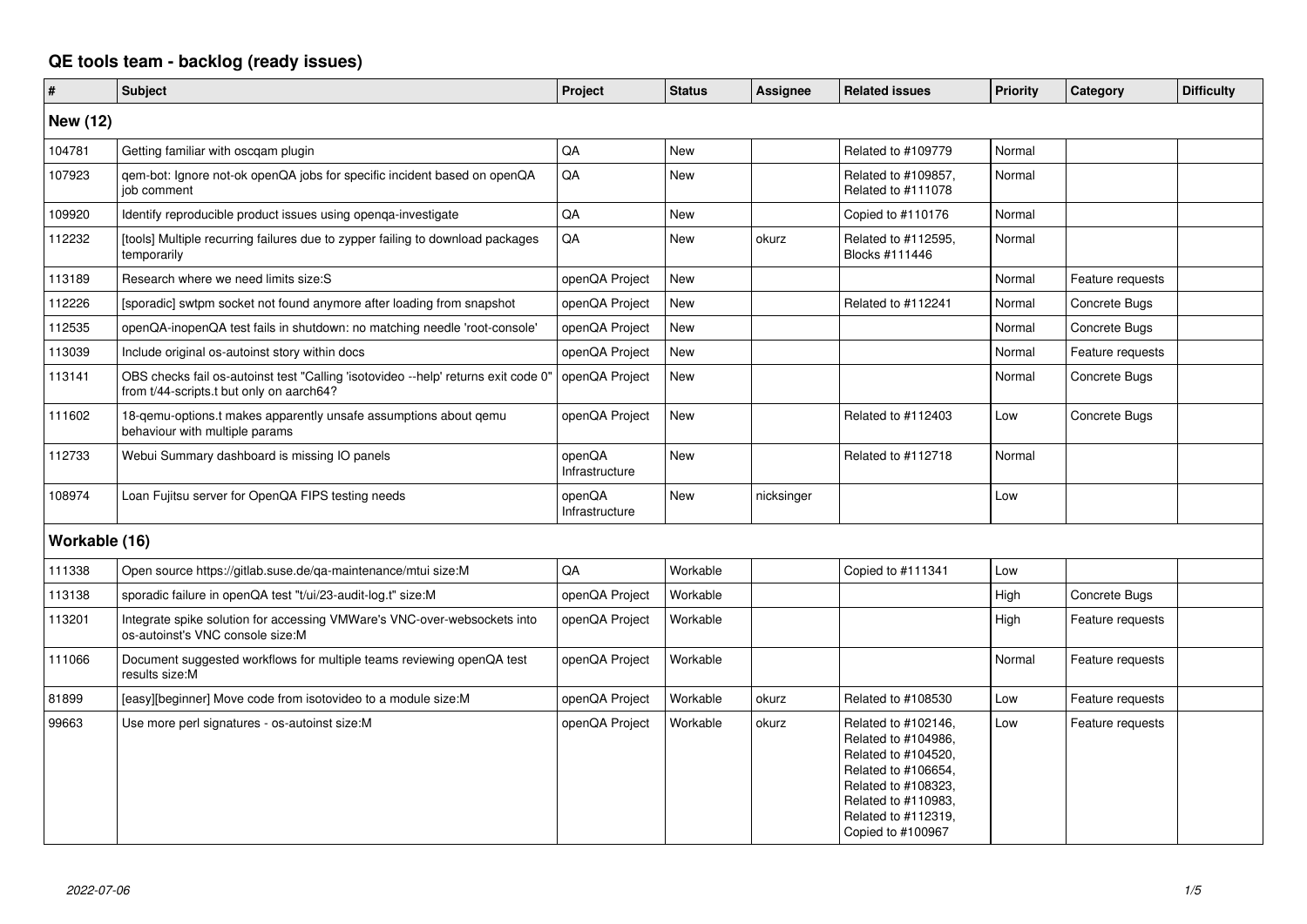| #               | Subject                                                                                                                                                                                           | Project                  | <b>Status</b> | Assignee   | <b>Related issues</b>                                                                                                                                                             | Priority | Category         | <b>Difficulty</b> |
|-----------------|---------------------------------------------------------------------------------------------------------------------------------------------------------------------------------------------------|--------------------------|---------------|------------|-----------------------------------------------------------------------------------------------------------------------------------------------------------------------------------|----------|------------------|-------------------|
| 100967          | Use more perl signatures - openQA size:M                                                                                                                                                          | openQA Project           | Workable      | okurz      | Copied from #99663,<br>Copied to #105127                                                                                                                                          | Low      | Feature requests |                   |
| 106056          | [virtualization][tools] Improve retry behaviour and connection error handling in<br>backend::ipmi (was: "Fail to connect opengaipmi5-sp.qa.suse.de on our osd<br>environment") size:M             | openQA Project           | Workable      |            | Related to #102650                                                                                                                                                                | Low      | Feature requests |                   |
| 107941          | [sporadic] openQA Fullstack test t/full-stack.t can still fail with "udevadm" log<br>message size:M                                                                                               | openQA Project           | Workable      |            |                                                                                                                                                                                   | Low      | Concrete Bugs    |                   |
| 111770          | Limit finished tests on /tests, but query configurable and show complete<br>number of jobs size:S                                                                                                 | openQA Project           | Workable      |            |                                                                                                                                                                                   | Low      | Feature requests |                   |
| 110545          | Investigate and fix higher instability of openqaworker-arm-4/5 vs. arm-1/2/3 -<br>further things to try size:M                                                                                    | openQA<br>Infrastructure | Workable      |            | Copied to #111578                                                                                                                                                                 | High     |                  |                   |
| 111473          | Get replacements for imagetester and openqaworker1 size:M                                                                                                                                         | openQA<br>Infrastructure | Workable      |            | Copied to #111986                                                                                                                                                                 | High     |                  |                   |
| 112673          | Cannot send emails from o3 size:M                                                                                                                                                                 | openQA<br>Infrastructure | Workable      |            | Copied from #110920                                                                                                                                                               | High     |                  |                   |
| 105594          | Two new machines for OSD and o3, meant for bare-metal virtualization size:M                                                                                                                       | openQA<br>Infrastructure | Workable      | nicksinger | Related to #110227                                                                                                                                                                | Normal   |                  |                   |
| 109746          | Improve QA related server room management, consistent naming and tagging<br>size:M                                                                                                                | openQA<br>Infrastructure | Workable      |            | Copied from #102650,<br>Copied to #110521                                                                                                                                         | Low      |                  |                   |
| 109112          | Improve os-autoinst sshXtermVt.pm connection error handling (was: "Test<br>died: Error connecting to <root@redcurrant-4.ga.suse.de>: No route to host")<br/>size:M</root@redcurrant-4.ga.suse.de> | openQA<br>Infrastructure | Workable      |            | Related to #98832, Has<br>duplicate #109719                                                                                                                                       | Low      |                  |                   |
| In Progress (4) |                                                                                                                                                                                                   |                          |               |            |                                                                                                                                                                                   |          |                  |                   |
| 111341          | Open source https://gitlab.suse.de/qa-maintenance/qam-oscplugin/ size:M                                                                                                                           | QA                       | In Progress   | osukup     | Copied from #111338                                                                                                                                                               | Normal   |                  |                   |
| 111992          | Deal with QEMU and OVMF default resolution being 1280x800, affecting (at<br>least) qxl size:M                                                                                                     | openQA Project           | In Progress   | tinita     |                                                                                                                                                                                   | High     | Feature requests |                   |
| 95783           | Provide support for multi-machine scenarios handled by openqa-investigate<br>size:M                                                                                                               | openQA Project           | In Progress   | mkittler   | Related to #103425,<br>Related to #71809,<br>Related to #69976,<br>Related to #107014,<br>Related to #110518,<br>Related to #110530,<br>Related to #110176,<br>Copied from #81859 | Normal   | Feature requests |                   |
| 113282          | Many incompletes due to VNC error "backend died: unexpected end of data at   openQA Project<br>/usr/lib/os-autoinst/consoles/VNC.pm line 183.", especially on o3/aarch64                          |                          | In Progress   | mkittler   | Related to #111004                                                                                                                                                                | Normal   | Concrete Bugs    |                   |
| Blocked (35)    |                                                                                                                                                                                                   |                          |               |            |                                                                                                                                                                                   |          |                  |                   |
| 91646           | [saga][epic] SUSE Maintenance QA workflows with fully automated testing,<br>approval and release                                                                                                  | QA                       | Blocked       | okurz      | Copied to #99303                                                                                                                                                                  | Normal   |                  |                   |
| 96539           | Conclude migration of qam.suse.de                                                                                                                                                                 | $\mathsf{QA}$            | Blocked       | okurz      |                                                                                                                                                                                   | Normal   |                  |                   |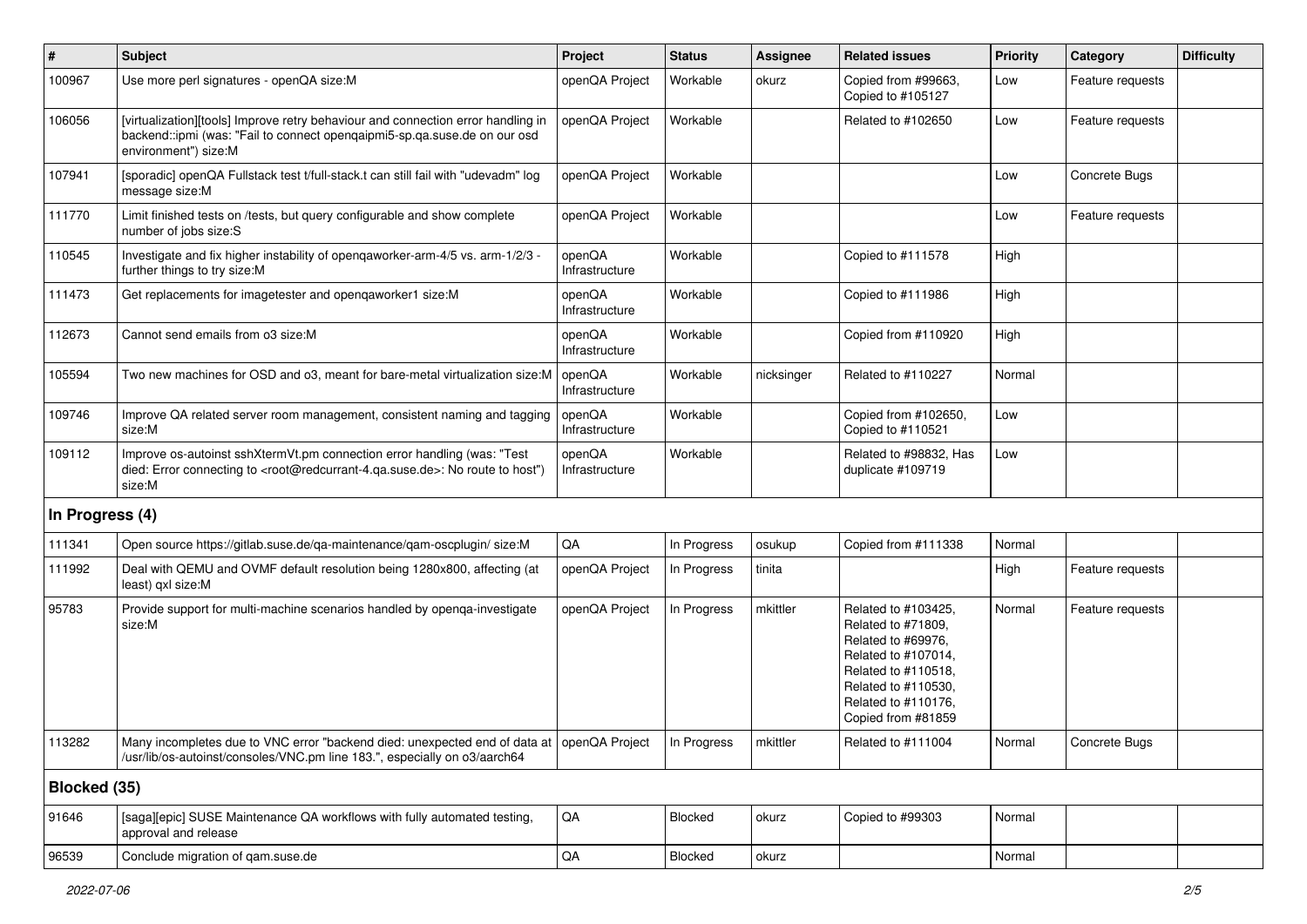| #      | Subject                                                                                                                                                                                                                     | Project        | <b>Status</b> | Assignee  | <b>Related issues</b>                                                               | <b>Priority</b> | Category         | <b>Difficulty</b> |
|--------|-----------------------------------------------------------------------------------------------------------------------------------------------------------------------------------------------------------------------------|----------------|---------------|-----------|-------------------------------------------------------------------------------------|-----------------|------------------|-------------------|
| 94105  | [epic] Use feedback from openga-investigate to automatically inform on github<br>pull requests, open tickets, weed out automatically failed tests                                                                           | QA             | Blocked       | okurz     | Related to #91773,<br>Related to #107014                                            | Normal          |                  |                   |
| 110884 | [epic] Properly maintained open source mtui+oscqam                                                                                                                                                                          | QA             | Blocked       | okurz     |                                                                                     | Normal          |                  |                   |
| 111347 | [saga][epic] Properly maintained Maintenance QA tooling                                                                                                                                                                     | QA             | Blocked       | okurz     | Copied from #99303                                                                  | Normal          |                  |                   |
| 112367 | [tools] python-paramiko on Leap/SLE throws exception with ed25519 key<br>size:M                                                                                                                                             | QA             | Blocked       | jbaier_cz |                                                                                     | Normal          |                  |                   |
| 111446 | openQA-in-openQA tests fail due to corrupted downloaded rpm<br>auto_review:"Test died: command '.*zypper -n in<br>os-autoinst-distri-opensuse-deps' failed at<br>openga//tests/install/test distribution.pm line 1.*":retry | QA             | Blocked       | okurz     | Blocked by #112232                                                                  | Low             |                  |                   |
| 109668 | [saga][epic] Stable and updated non-gemu backends for SLE validation                                                                                                                                                        | openQA Project | Blocked       | okurz     | Related to #37339                                                                   | High            | Feature requests |                   |
| 80142  | [saga][epic] Scale out: Redundant/load-balancing deployments of openQA,<br>easy containers, containers on kubernetes                                                                                                        | openQA Project | Blocked       | okurz     | Related to #80466,<br>Related to #92893,<br>Related to #110497                      | High            | Feature requests |                   |
| 100688 | [epic][virtualization][3rd party hypervisor] Add svirt backend compatibility for<br>vmware 7.0                                                                                                                              | openQA Project | Blocked       | okurz     |                                                                                     | High            | Feature requests |                   |
| 101048 | [epic] Investigate and fix higher instability of openqaworker-arm-4/5 vs.<br>$arm-1/2/3$                                                                                                                                    | openQA Project | Blocked       | mkittler  | Related to #101030                                                                  | High            | Concrete Bugs    |                   |
| 109656 | [epic] Stable non-gemu backends                                                                                                                                                                                             | openQA Project | Blocked       | okurz     | Related to #99345                                                                   | Normal          | Feature requests |                   |
| 80150  | [epic] Scale out openQA: Easier openQA setup                                                                                                                                                                                | openQA Project | Blocked       | okurz     |                                                                                     | Normal          | Feature requests |                   |
| 91914  | [epic] Make reviewing openQA results per squad easier                                                                                                                                                                       | openQA Project | Blocked       | okurz     | Related to #52655,<br>Related to #93710,<br>Copied from #91467,<br>Copied to #99306 | Normal          | Feature requests |                   |
| 92854  | [epic] limit overload of openQA webUI by heavy requests                                                                                                                                                                     | openQA Project | Blocked       | okurz     | Copied from #92770                                                                  | Normal          | Feature requests |                   |
| 96263  | [epic] Exclude certain Minion tasks from "Too many Minion job failures alert"<br>alert                                                                                                                                      | openQA Project | Blocked       | okurz     | Related to #96197,<br>Related to #98499.<br>Related to #70768                       | Normal          | Feature requests |                   |
| 97190  | Limit size of initial requests everywhere, e.g. /, /tests, etc., over webUI and<br><b>API</b>                                                                                                                               | openQA Project | Blocked       | okurz     | Related to #41054,<br>Related to #110680,<br>Related to #110677                     | Normal          | Feature requests |                   |
| 98472  | [epic] Scale out: Disaster recovery deployments of existing openQA<br>infrastructures                                                                                                                                       | openQA Project | Blocked       | okurz     |                                                                                     | Normal          | Feature requests |                   |
| 99831  | [epic] Better handle minion tasks failing with "Job terminated unexpectedly"                                                                                                                                                | openQA Project | Blocked       | mkittler  |                                                                                     | Normal          | Feature requests |                   |
| 103962 | [saga][epic] Easy multi-machine handling: MM-tests as first-class citizens                                                                                                                                                  | openQA Project | Blocked       | mkittler  | Copied to #112862                                                                   | Normal          | Feature requests |                   |
| 103971 | [epic] Easy *re*-triggering and cloning of multi-machine tests                                                                                                                                                              | openQA Project | Blocked       | mkittler  | Related to #66071                                                                   | Normal          | Feature requests |                   |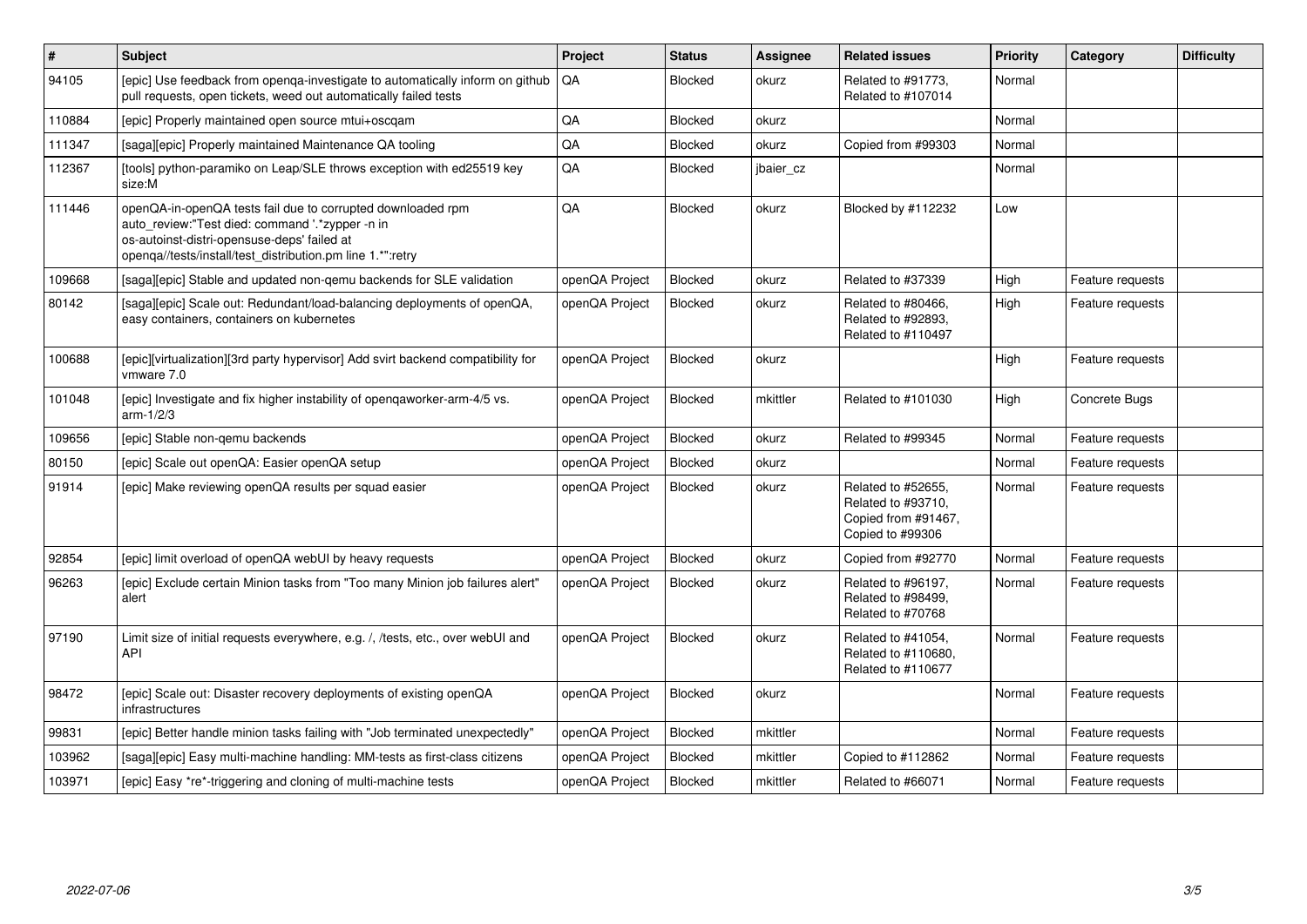| $\sharp$      | Subject                                                                                                                                                                                                                   | Project                  | <b>Status</b> | Assignee   | <b>Related issues</b>                                                                                                                                    | Priority | Category                  | <b>Difficulty</b> |
|---------------|---------------------------------------------------------------------------------------------------------------------------------------------------------------------------------------------------------------------------|--------------------------|---------------|------------|----------------------------------------------------------------------------------------------------------------------------------------------------------|----------|---------------------------|-------------------|
| 106922        | [epic][sporadic] openqa_from_git fails in dashboard due to<br>ensure_unlocked_desktop not expecting password entry screen in case of<br>locked desktop auto_review:"match=desktop-runner,screenlock timed<br>out.*":retry | openQA Project           | Blocked       | okurz      | Related to #103122,<br>Related to #92092,<br>Related to #44441,<br>Related to #46589,<br>Related to #64078,<br>Copied from #106919,<br>Copied to #108527 | Normal   | Feature requests          |                   |
| 108527        | [epic] os-autoinst plugins (or wheels or leaves or scrolls) for scalable code<br>reuse of helper functions and segmented test distributions                                                                               | openQA Project           | Blocked       | okurz      | Copied from #106922                                                                                                                                      | Normal   | Feature requests          |                   |
| 108530        | os-autoinst plugins: x11_start_program from os-autoinst-distri-openQA<br>dynamically loaded from another git repo size:M                                                                                                  | openQA Project           | Blocked       | cdywan     | Related to #81899                                                                                                                                        | Normal   | Feature requests          |                   |
| 109846        | [epic] Ensure all our database tables accomodate enough data, e.g. bigint for<br>id's                                                                                                                                     | openQA Project           | Blocked       | okurz      | Copied from #109836                                                                                                                                      | Normal   | Feature requests          |                   |
| 111860        | [epic] Upgrade all our infrastructure, e.g. o3+osd workers+webui and<br>production workloads, to openSUSE Leap 15.4                                                                                                       | openQA Project           | Blocked       | okurz      | Copied from #99183                                                                                                                                       | Normal   | Organisational            |                   |
| 99660         | [epic] Use more perl signatures in our perl projects                                                                                                                                                                      | openQA Project           | Blocked       | okurz      |                                                                                                                                                          | Low      | Feature requests          |                   |
| 109740        | [epic] Stable os-autoinst unit tests with good coverage                                                                                                                                                                   | openQA Project           | Blocked       | okurz      | Related to #109620                                                                                                                                       | Low      | Feature requests          |                   |
| 81060         | [epic] openQA web UI in kubernetes                                                                                                                                                                                        | openQA Project           | Blocked       | okurz      | Related to #76978                                                                                                                                        | Low      | Feature requests          |                   |
| 98952         | [epic] t/full-stack.t sporadically fails "clickElement: element not interactable"<br>and other errors                                                                                                                     | openQA Project           | Blocked       | mkittler   | Related to #101734                                                                                                                                       | Low      | Concrete Bugs             |                   |
| 99579         | [epic][retro] Follow-up to "Published QCOW images appear to be<br>uncompressed"                                                                                                                                           | openQA Project           | Blocked       | okurz      | Related to #96557,<br>Copied from #99246                                                                                                                 | Low      | Organisational            |                   |
| 109659        | [epic] More remote workers                                                                                                                                                                                                | openQA Project           | Blocked       | okurz      |                                                                                                                                                          | Low      | Feature requests          |                   |
| 97862         | More openQA worker hardware for OSD size:M                                                                                                                                                                                | openQA<br>Infrastructure | Blocked       | okurz      | Copied from #97043,<br>Copied to #104970                                                                                                                 | High     |                           |                   |
| 103736        | Make aarch64 machine chan-1 up and running after it is broken size:M                                                                                                                                                      | openQA<br>Infrastructure | Blocked       | nicksinger |                                                                                                                                                          | High     |                           |                   |
| 110920        | Emails from o3 are rejected by mx2.suse.de for certain sender/recipients<br>size:S                                                                                                                                        | openQA<br>Infrastructure | Blocked       | okurz      | Copied from #110629,<br>Copied to #112673                                                                                                                | High     |                           |                   |
| Feedback (12) |                                                                                                                                                                                                                           |                          |               |            |                                                                                                                                                          |          |                           |                   |
| 111998        | Make our SLE related tooling work with upcoming changes to build.suse.de<br>(2FA and ssh key based authentication) size:M                                                                                                 | QA                       | Feedback      | mkittler   |                                                                                                                                                          | High     |                           |                   |
| 112898        | Minion workers alert triggering on and off size:M                                                                                                                                                                         | QA                       | Feedback      | okurz      | Related to #96380                                                                                                                                        | High     |                           |                   |
| 113087        | [qa-tools][qem-bot] malformed data in smelt incident causes smelt sync fail                                                                                                                                               | QA                       | Feedback      | okurz      |                                                                                                                                                          | High     |                           |                   |
| 109737        | [opensuse][sporadic] test fails in chromium due to lost characters when typing<br>in the address bar size:M                                                                                                               | openQA Tests             | Feedback      | cdywan     | Related to #107632                                                                                                                                       | High     | Bugs in existing<br>tests |                   |
| 113030        | test distribution directory git revision can be parsed as "UNKNOWN" and<br>openQA investigation fails to show test git log                                                                                                | openQA Project           | Feedback      | okurz      |                                                                                                                                                          | High     | Concrete Bugs             |                   |
| 112265        | Just use bigint in all our database tables (for auto-incremented ID-columns)                                                                                                                                              | openQA Project           | Feedback      | mkittler   | Related to #112718                                                                                                                                       | Normal   | Feature requests          |                   |